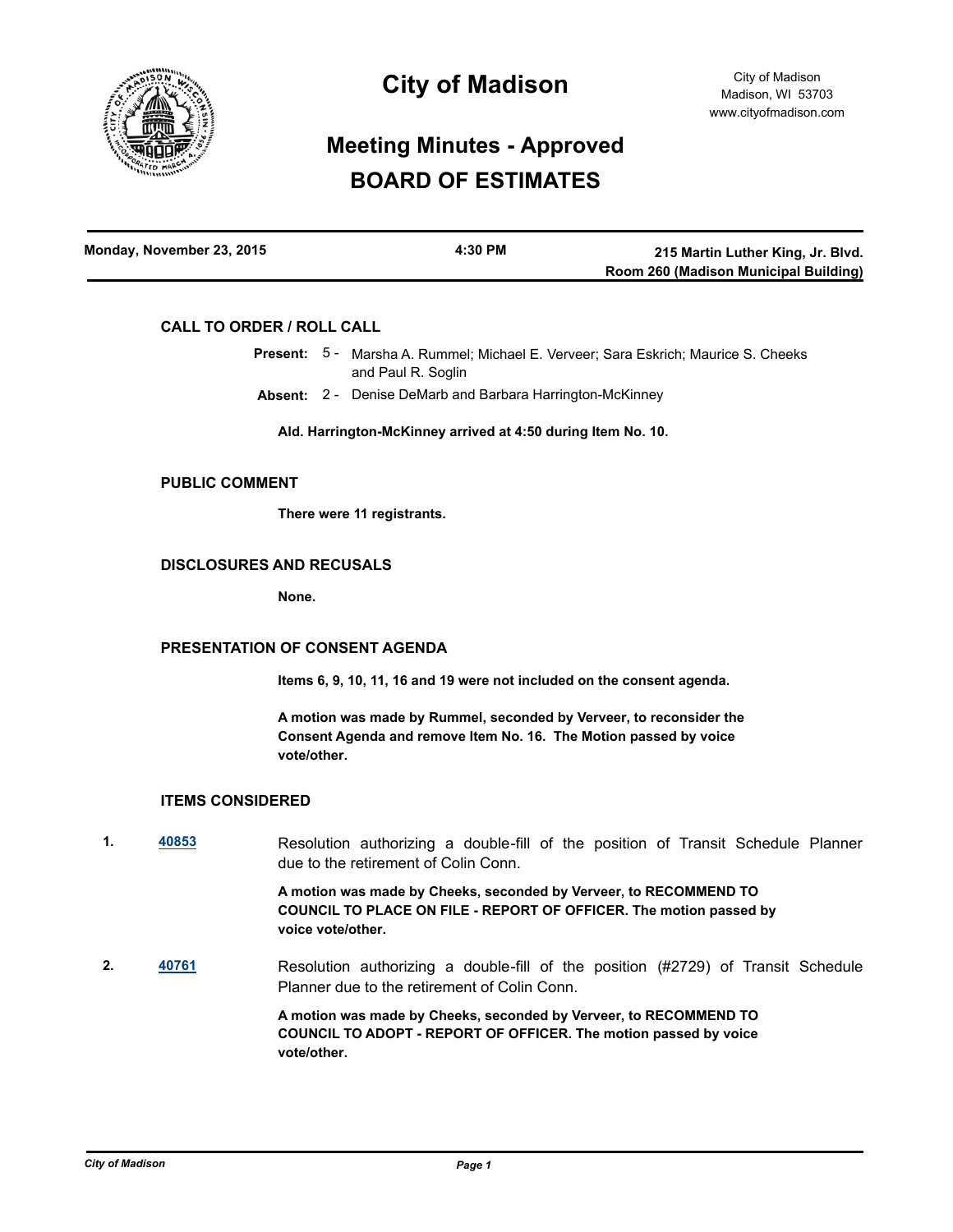**3. [40637](http://madison.legistar.com/gateway.aspx?m=l&id=/matter.aspx?key=44124)** Adopting the Madison City Attorney Association (MCAA) Appendix to the Employee Benefits Handbook for Non-Represented Employees.

> **A motion was made by Cheeks, seconded by Verveer, to RECOMMEND TO COUNCIL TO ADOPT - REPORT OF OFFICER. The motion passed by voice vote/other.**

**4. [40607](http://madison.legistar.com/gateway.aspx?m=l&id=/matter.aspx?key=44094)** Adopting and Confirming the Labor Agreement between the City of Madison and the International Alliance of Theatrical Stage Employees, Moving Picture Technicians, Artists, and Allied Crafts of the United States, Its Territories and Canada (IATSE) for the period January 1, 2016 through December 31, 2016.

> **A motion was made by Cheeks, seconded by Verveer, to RECOMMEND TO COUNCIL TO ADOPT - REPORT OF OFFICER. The motion passed by voice vote/other.**

**5. [40634](http://madison.legistar.com/gateway.aspx?m=l&id=/matter.aspx?key=44121)** Adopting the International Alliance of Theatrical Stage Employees (IATSE) Appendix to the General Employee Benefits Handbook.

> **A motion was made by Cheeks, seconded by Verveer, to RECOMMEND TO COUNCIL TO ADOPT - REPORT OF OFFICER. The motion passed by voice vote/other.**

**7. [40674](http://madison.legistar.com/gateway.aspx?m=l&id=/matter.aspx?key=44161)** Amending the 2015 Capital Budget and Authorizing the City Engineer to execute an incentive agreement and any associated documents with Focus on Energy for incentive payments to the City of Madison for renewable energy and/or energy efficiency measures constructed at the Engineering Division's Operations Building at 1600 Emil Street.

> **A motion was made by Cheeks, seconded by Verveer, to RECOMMEND TO COUNCIL TO ADOPT (15 VOTES REQUIRED) - REPORT OF OFFICER. The motion passed by voice vote/other.**

**8. [40721](http://madison.legistar.com/gateway.aspx?m=l&id=/matter.aspx?key=44204)** Authorizing the Mayor and City Clerk to enter into an amended purchase of service (Architect) agreement with Meyer Scherer & Rockcastle, Ltd. for \$1,950,000 to provide professional architectural and engineering design services for the complete rehabilitation of the Madison Municipal Building (MMB).

> **A motion was made by Cheeks, seconded by Verveer, to RECOMMEND TO COUNCIL TO ADOPT - REPORT OF OFFICER. The motion passed by voice vote/other.**

**12. [40825](http://madison.legistar.com/gateway.aspx?m=l&id=/matter.aspx?key=44291)** Approving the carryover of CDBG, HOME and other funds, and the extension of previously authorized funds within the Community Development program budget.

> **A motion was made by Cheeks, seconded by Verveer, to RECOMMEND TO COUNCIL TO ADOPT - REPORT OF OFFICER. The motion passed by voice vote/other.**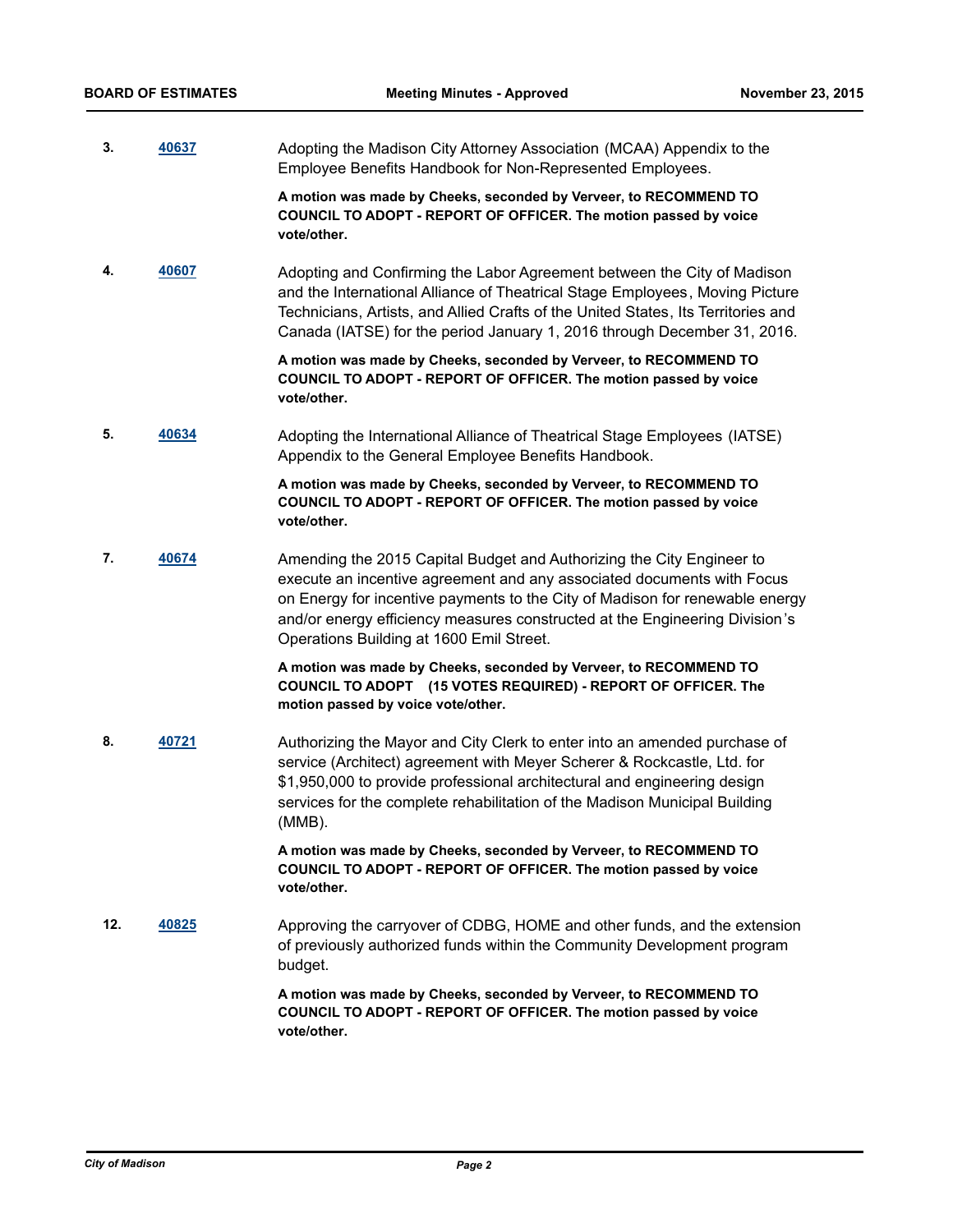| 13. | 40758 | Authorizing the Mayor and City Clerk to execute a loan agreement to fund up<br>to \$80,000 for Mansion Hill-James Madison Park Neighborhood Small Cap<br>TIF#32 loan to Gregory Stroupe, Borrower(s) to purchase and/or renovate the<br>property located at 140 N. Franklin, Madison, WI and convert it from rental to<br>owner-occupied housing.                |
|-----|-------|------------------------------------------------------------------------------------------------------------------------------------------------------------------------------------------------------------------------------------------------------------------------------------------------------------------------------------------------------------------|
|     |       | A motion was made by Cheeks, seconded by Verveer, to RECOMMEND TO<br>COUNCIL TO ADOPT - REPORT OF OFFICER. The motion passed by voice<br>vote/other.                                                                                                                                                                                                             |
| 14. | 40773 | Authorizing the Mayor and City Clerk to execute a loan agreement to fund up<br>to \$80,000 for Mansion Hill-James Madison Park Neighborhood Small Cap<br>TIF#32 loan to Joe Lusson & Aleen Tierney, Borrower(s) to purchase and/or<br>renovate the property located at 625 E Gorham Street, Madison, WI and<br>convert it from rental to owner-occupied housing. |
|     |       | A motion was made by Cheeks, seconded by Verveer, to RECOMMEND TO<br>COUNCIL TO ADOPT - REPORT OF OFFICER. The motion passed by voice<br>vote/other.                                                                                                                                                                                                             |
| 15. | 40782 | Approving a Facade Improvement Grant to Sara Investment Real Estate;<br>located at 1965 Atwood Ave.                                                                                                                                                                                                                                                              |
|     |       | A motion was made by Cheeks, seconded by Verveer, to RECOMMEND TO<br>COUNCIL TO ADOPT - REPORT OF OFFICER. The motion passed by voice<br>vote/other.                                                                                                                                                                                                             |
| 17. | 40776 | Authorizing the Mayor and City Clerk to enter into a contract with Motorola<br>Solutions, Inc. to upgrade and replace its Emergency Radio Communications<br>Infrastructure.                                                                                                                                                                                      |
|     |       | A motion was made by Cheeks, seconded by Verveer, to RECOMMEND TO<br>COUNCIL TO ADOPT - REPORT OF OFFICER. The motion passed by voice<br>vote/other.                                                                                                                                                                                                             |
| 18. | 39886 | Authorizing the City to enter into Use Agreement with Big Top Events LLC for<br>the management of concessions, alcohol, events and facility operations at<br>Breese Stevens Stadium for 2015-2022 (2nd Ald. Dist.)                                                                                                                                               |
|     |       | A motion was made by Cheeks, seconded by Verveer, to Return to Lead with<br>the Recommendation for Approval to the BOARD OF PARK COMMISSIONERS.<br>The motion passed by voice vote/other.                                                                                                                                                                        |
| 6.  | 40725 | Funding for Sustain Dane's MPower Champions Program.                                                                                                                                                                                                                                                                                                             |
|     |       | A motion was made by Cheeks, seconded by Verveer, to RECOMMEND TO<br>COUNCIL TO ADOPT - REPORT OF OFFICER. The motion passed by voice<br>vote/other.                                                                                                                                                                                                             |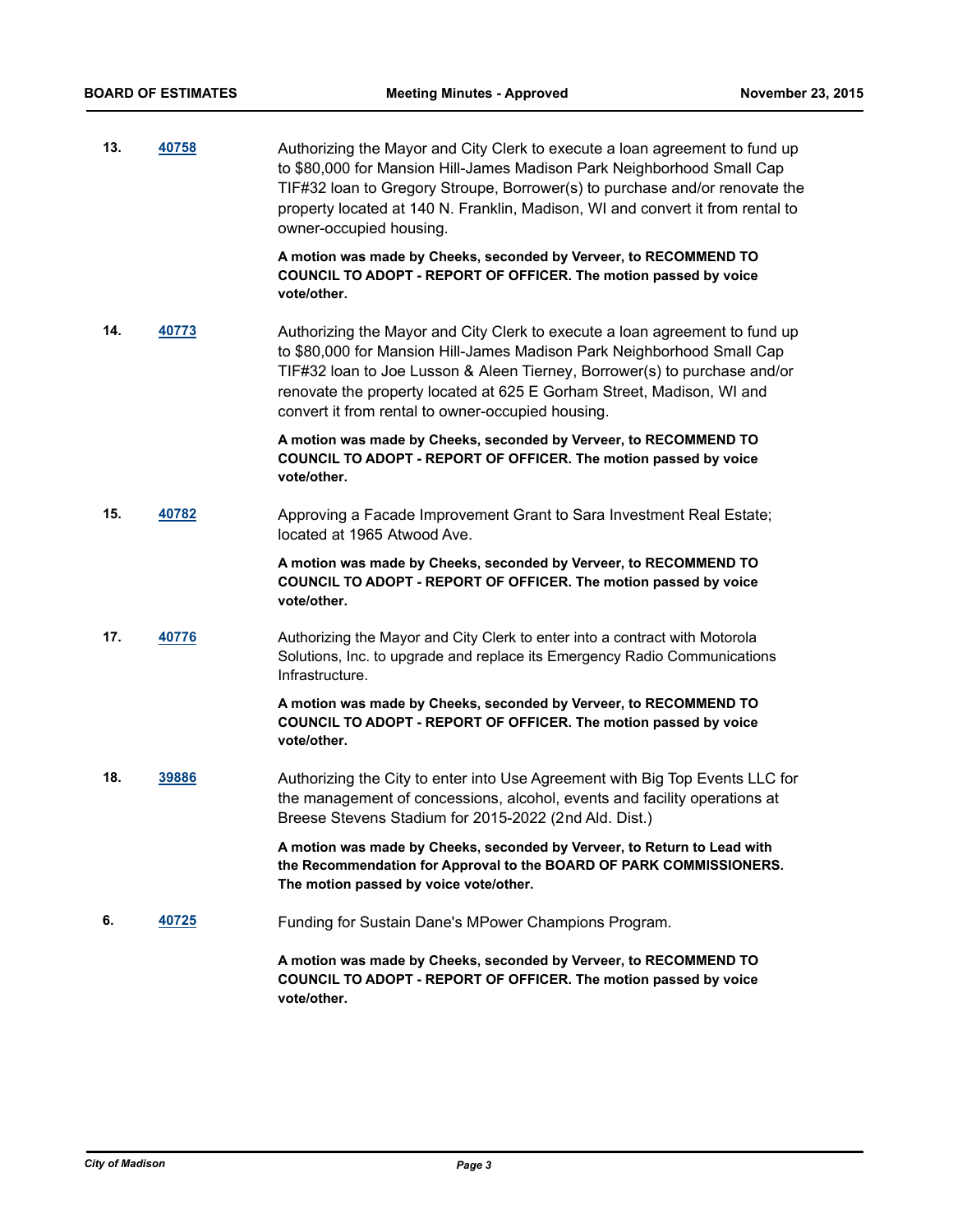.

**9. [40783](http://madison.legistar.com/gateway.aspx?m=l&id=/matter.aspx?key=44259)** SUBSTITUTE - Accepting a \$15,000 grant from Dane County B.U.I.L.D. (Better Urban Infill Development) Program to perform a Health Impact Assessment (HIA) for the Darbo Worthington Starkweather Park-Schenk Neighborhood Plan Study Area and authorizing Planning Division staff to hire a consultant to perform the assessment.

> **A motion was made by Rummel, seconded by Cheeks, to amend the name of the plan to Darco Worthington Starkweather Neighborhood Plan. The motion passed by voice vote/other.**

**A motion was made by Cheeks, seconded by Verveer, to RECOMMEND TO COUNCIL TO ADOPT (15 VOTES REQUIRED) - REPORT OF OFFICER. The motion passed by voice vote/other.**

#### **Ald. Harrington-McKinney arrived.**

- Present: 6 Marsha A. Rummel; Michael E. Verveer; Barbara Harrington-McKinney; Sara Eskrich; Maurice S. Cheeks and Paul R. Soglin
- **Absent:** 1 Denise DeMarb
- **10. [40651](http://madison.legistar.com/gateway.aspx?m=l&id=/matter.aspx?key=44138)** Authorizing the allocation of Affordable Housing Funds to support the creation of approximately 160 units of affordable rental housing in Madison, Wisconsin.

**A motion was made by Rummel, seconded by Cheeks to separate 8Twenty Park, Phase 1 from Mifflin Street Apartments and Madison on Broadway projects. The motion passed by voice vote/other.**

**A motion was made by Rummel, seconded by Cheeks to Recommend to Council to Adopt the Mifflin Street Apartments and Madison on Broadway projects. The motion passed.**

**A motion was made by Rummel, seconded by Cheeks to Recommend to Council to Adpot the 8Twenty Park, Phase 1 project. The motion passed by the following vote: 4:1: (AYE: Cheeks, Eskrich, McKinney, Verveer; NO: Rummel; NON-VOTING: Soglin).**

**A motion was made by Rummel, seconded by Cheeks, to RECOMMEND TO COUNCIL TO ADOPT - REPORT OF OFFICER. The motion passed by the following vote:**

**Absent:** 1 - Denise DeMarb **Ayes:** Michael E. Verveer; Barbara Harrington-McKinney; Sara Eskrich and Maurice S. Cheeks Ayes:  $4 -$ **Noes:** 1 - Marsha A. Rummel **Non Voting:** 1 - Paul R. Soglin